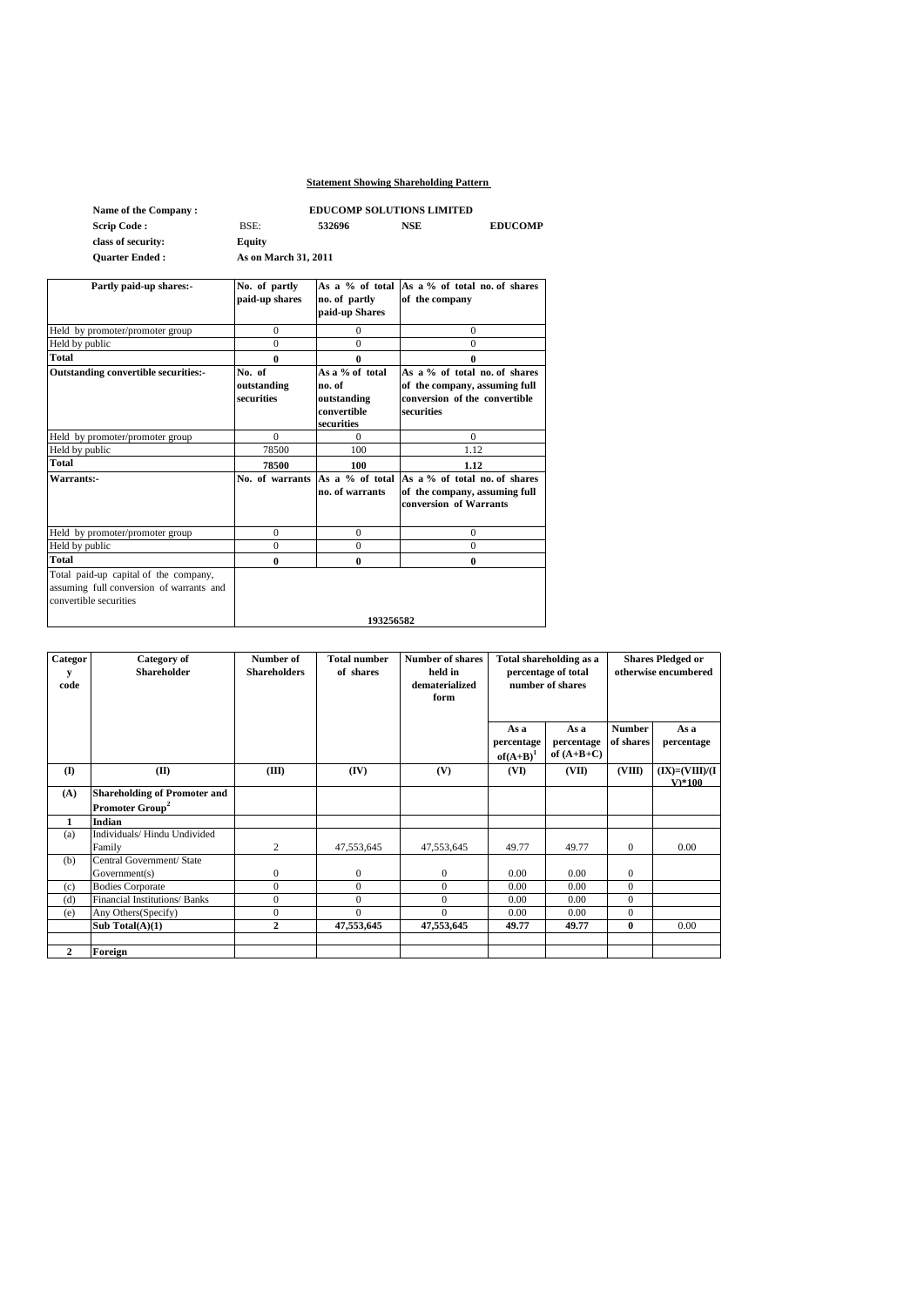| $\rm{a}$       | Individuals (Non-Residents                 |                  |                  |                  | 0.00      | 0.00   | $\boldsymbol{0}$ |               |
|----------------|--------------------------------------------|------------------|------------------|------------------|-----------|--------|------------------|---------------|
|                | Individuals/                               |                  |                  |                  |           |        |                  |               |
|                | Foreign Individuals)                       |                  |                  |                  |           |        |                  | 0.00          |
| b              | Bodies Corporate                           |                  |                  | $\boldsymbol{0}$ | 0.00      | 0.00   | $\mathbf{0}$     | 0.00          |
| $\mathbf c$    | Institutions                               | $\boldsymbol{0}$ | $\boldsymbol{0}$ | $\overline{0}$   | 0.00      | 0.00   | $\overline{0}$   | 0.00          |
|                | Sub Total $(A)(2)$                         | $\bf{0}$         | $\bf{0}$         | $\bf{0}$         | 0.00      | 0.00   | $\bf{0}$         | 0.00          |
|                |                                            |                  |                  |                  |           |        |                  |               |
|                | <b>Total Shareholding of</b>               | $\overline{2}$   | 47,553,645       | 47,553,645       | 49.77     | 49.77  | $\bf{0}$         | 0.00          |
|                | Promoter and Promoter                      |                  |                  |                  |           |        |                  |               |
|                | Group $(A)=(A)(1)+(A)(2)$                  |                  |                  |                  |           |        |                  |               |
|                |                                            |                  |                  |                  |           |        |                  |               |
|                |                                            |                  |                  |                  |           |        |                  |               |
| (B)            | <b>Public shareholding</b>                 |                  |                  |                  |           |        | <b>NA</b>        | <b>NA</b>     |
| $\mathbf{1}$   | <b>Institutions</b>                        |                  |                  |                  |           |        | NA               | <b>NA</b>     |
| (a)            | Mutual Funds/ UTI                          | 19               | 1,745,310        | 1,745,310        | 1.83      | 1.83   |                  |               |
| (b)            | Financial Institutions / Banks             | 10               | 309,942          | 309,942          | 0.32      | 0.32   |                  |               |
| (c)            | Central Government/ State                  |                  |                  |                  |           |        |                  |               |
|                | Government(s)                              | $\mathbf{1}$     | 350              | 350              | 0.00      | 0.00   |                  |               |
| (d)            | Venture Capital Funds                      | $\overline{0}$   | $\boldsymbol{0}$ | $\mathbf{0}$     | 0.00      | 0.00   |                  |               |
| (e)            | <b>Insurance Companies</b>                 | $\overline{0}$   | $\mathbf{0}$     | $\theta$         | 0.00      | 0.00   |                  |               |
| (f)            | Foreign Institutional Investors            | 131              | 34,368,985       | 34,368,985       | 35.97     | 35.97  |                  |               |
| (g)            | Foreign Venture Capital Investors          | $\boldsymbol{0}$ | $\boldsymbol{0}$ | $\boldsymbol{0}$ | 0.00      | 0.00   |                  |               |
| (h)            | Any Other                                  | $\overline{0}$   | $\overline{0}$   | $\mathbf{0}$     | 0.00      | 0.00   |                  |               |
|                | Sub-Total $(B)(1)$                         | 161              | 36,424,587       | 36,424,587       | 38.12     | 38.12  |                  |               |
|                |                                            |                  |                  |                  |           |        |                  |               |
| B <sub>2</sub> | Non-institutions                           |                  |                  |                  |           |        | <b>NA</b>        | NA            |
| (a)            | Bodies Corporate #                         | 1,365            | 3,286,401        | 3,286,401        | 3.44      | 3.44   |                  |               |
| (b)            | Individuals                                |                  |                  |                  |           |        |                  |               |
|                | Individuals -i. Individual                 | 123,230          | 7,493,755        | 7,490,252        | 7.84      | 7.84   |                  |               |
|                | shareholders holding nominal               |                  |                  |                  |           |        |                  |               |
| I              | share capital up to Rs 1 lakh              |                  |                  |                  |           |        |                  |               |
| $\mathbf{I}$   | ii. Individual shareholders holding        | $\mathbf{1}$     | 115,645          | 115,645          | 0.12      | 0.12   |                  |               |
|                | nominal share capital in excess            |                  |                  |                  |           |        |                  |               |
|                | of Rs. 1 lakh.                             |                  |                  |                  |           |        |                  |               |
| (c)            | Any Other                                  |                  |                  |                  |           | 0.00   |                  |               |
| $(c-i)$        | Trusts                                     | 6                | 699              | 699              | 0.00      |        |                  |               |
| $(c-ii)$       | Foreign Nationals                          | $\overline{0}$   | $\overline{0}$   | $\theta$         | 0.00      |        |                  |               |
| $(c-iii)$      | Non-Resident Indians                       | 1,225            | 275,824          | 275,824          | 0.29      | 0.29   |                  |               |
| $(c-iv)$       | <b>Clearing Members</b>                    | 293              | 224,096          | 224,096          | 0.23      | 0.23   |                  |               |
| $(c-v)$        | <b>Hindu Undivided Families</b>            | 1.598            | 169,744          | 169,744          | 0.18      | 0.18   |                  |               |
|                | Sub-Total $(B)(2)$                         | 127,718          | 11,566,164       | 11,562,661       | 12.11     | 12.10  | NA               | $\mathbf{NA}$ |
|                |                                            |                  |                  |                  |           |        |                  |               |
|                | <b>Total</b><br><b>Public Shareholding</b> | 127,879          | 47,990,751       | 47,987,248       | 50.23     | 50.23  |                  |               |
| (B)            | $(B)=(B)(1)+(B)(2)$                        |                  |                  |                  |           |        |                  |               |
|                |                                            |                  |                  |                  |           |        |                  |               |
|                |                                            |                  |                  |                  |           |        |                  |               |
|                | TOTAL $(A)+(B)$                            | 127,881          | 95,544,396       | 95,540,893       | 100.00    | 100.00 | <b>NA</b>        | <b>NA</b>     |
|                |                                            |                  |                  |                  |           |        |                  |               |
| (C)            | Shares held by Custodians and              | $\bf{0}$         | $\bf{0}$         | $\bf{0}$         | <b>NA</b> | 0.00   |                  |               |
|                | against which Depository                   |                  |                  |                  |           |        |                  |               |
|                | Receipts have been issued                  |                  |                  |                  |           |        |                  |               |
|                |                                            |                  |                  |                  |           |        |                  |               |
| $\mathbf{1}$   | Promoter and Promoter Group                |                  |                  |                  |           |        |                  |               |
| $\sqrt{2}$     | Public                                     |                  |                  |                  |           |        |                  |               |
|                | <b>GRAND TOTAL</b> $(A)+(B)+(C)$           | 127,881          | 95,544,396       | 95,540,893       | <b>NA</b> | 100.00 | NA               | NA            |
|                |                                            |                  |                  |                  |           |        |                  |               |

### **(I)(b) Statement showing Shareholding of persons belonging to the category "Promoter and Promoter Group"**

| Sr. No.      | Name of the shareholder |               | <b>Total shares held</b> | Shares Pledged or otherwise encumbered |                      |                       |
|--------------|-------------------------|---------------|--------------------------|----------------------------------------|----------------------|-----------------------|
|              |                         | <b>Number</b> | As a % of Grand          | <b>Number</b>                          | As a percentage      | As a % of grand total |
|              |                         |               | Total $(A)+(B)+(C)$      |                                        |                      | $(A)+(B)+(C)$ of sub- |
|              |                         |               |                          |                                        |                      | clause $(I)(a)$       |
|              |                         |               |                          |                                        |                      |                       |
|              |                         |               |                          |                                        |                      |                       |
| $\mathbf{I}$ | M                       | ŒЮ            | (IV)                     | Vì                                     | $(VI)=(V)/(III)*100$ | (VII)                 |
|              | SHANTANU PRAKASH        | 44, 315, 205  | 46.382                   |                                        |                      |                       |
|              | <b>ANJLEE PRAKASH</b>   | 3.238,440     | 3.389                    |                                        |                      |                       |
|              | <b>TOTAL</b>            | 47.553.645    | 49.77                    |                                        |                      |                       |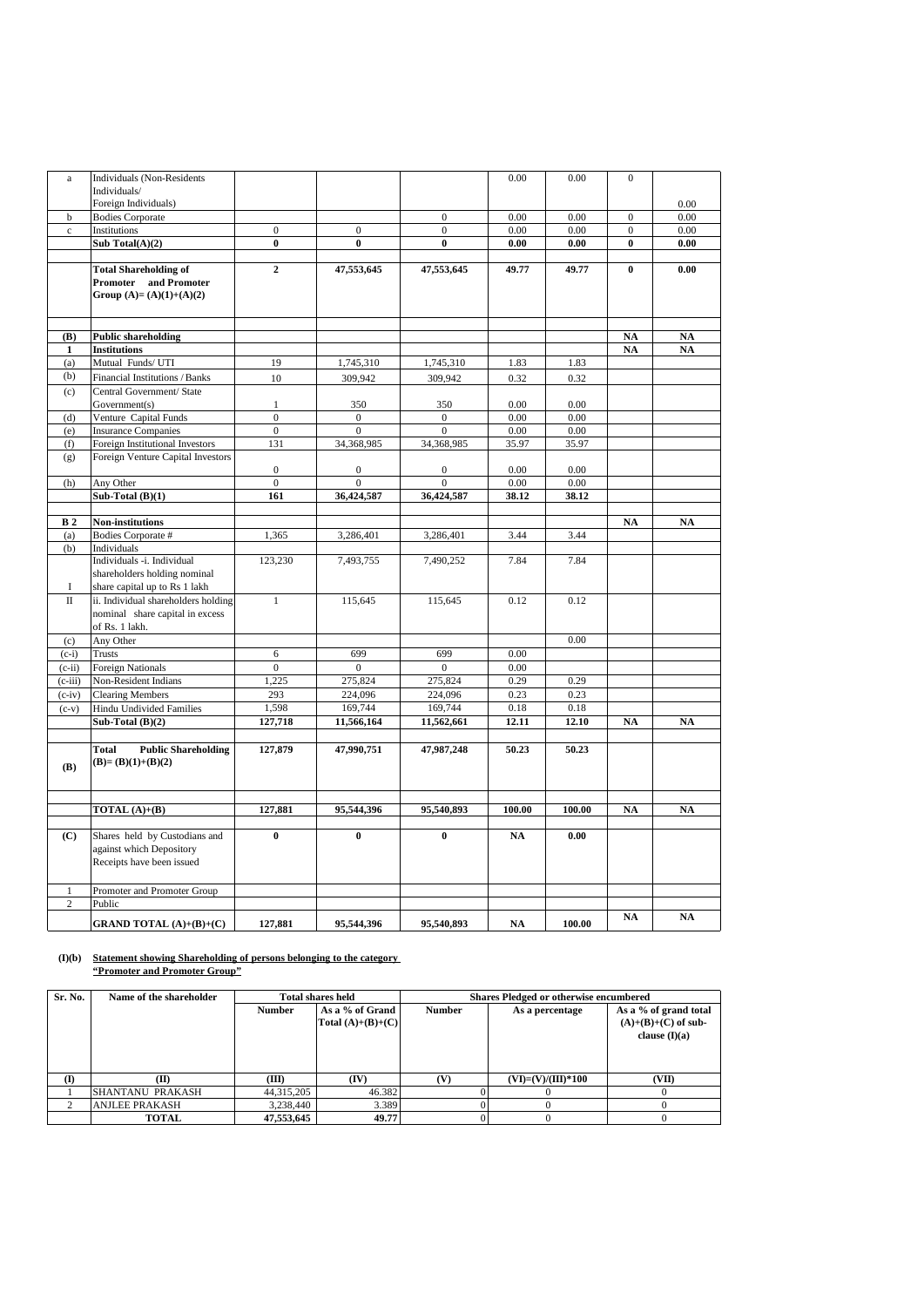## **(I)(c) Statement showing Shareholding of persons belonging to the category "Public" and holding more than 1% of the total number of shares**

| Sr. No.        | Name of the shareholder                         | Number of shares | Shares as a percentage of total<br>number of shares {i.e., Grand Total<br>$(A)+(B)+(C)$ indicated in Statement at<br>para $(I)(a)$ above} |
|----------------|-------------------------------------------------|------------------|-------------------------------------------------------------------------------------------------------------------------------------------|
|                | THE HARTFORD CAPITAL APPRECIATION FUND          | 7960503          | 8.33                                                                                                                                      |
| $\mathfrak{D}$ | <b>JANUS WORLDWIDE FUND</b>                     | 3234040          | 3.38                                                                                                                                      |
| 3              | COPTHALL MAURITIUS INVESTMENT LIMITED           | 1676231          | 1.75                                                                                                                                      |
| 4              | HARTFORD CAPITAL APPRECIATION HLS FUND - OR1F   | 1621469          | 1.70                                                                                                                                      |
| 5              | PLATINUM INVESTMENT MANAGEMENT LIMTED A/C       |                  |                                                                                                                                           |
|                | PLATINUM ASIA FUND                              | 1557222          | 1.63                                                                                                                                      |
| 6              | WELLINGTON MANAGEMENT COMPANY, LLP A/C BAY POND | 1258251          | 1.32                                                                                                                                      |
| 7              | T. ROWE PRICE EMERGING MARKETS STOCK FUND       | 1109400          | 1.16                                                                                                                                      |
| 8              | CLSA (MAURITIUS) LIMITED                        | 1084985          | 1.14                                                                                                                                      |
| 9              | JANUS ASPEN SERIES WORLDWIDE PORTFOLIO          | 1039241          | 1.09                                                                                                                                      |
|                | <b>TOTAL</b>                                    | 20541342         | 21.50                                                                                                                                     |